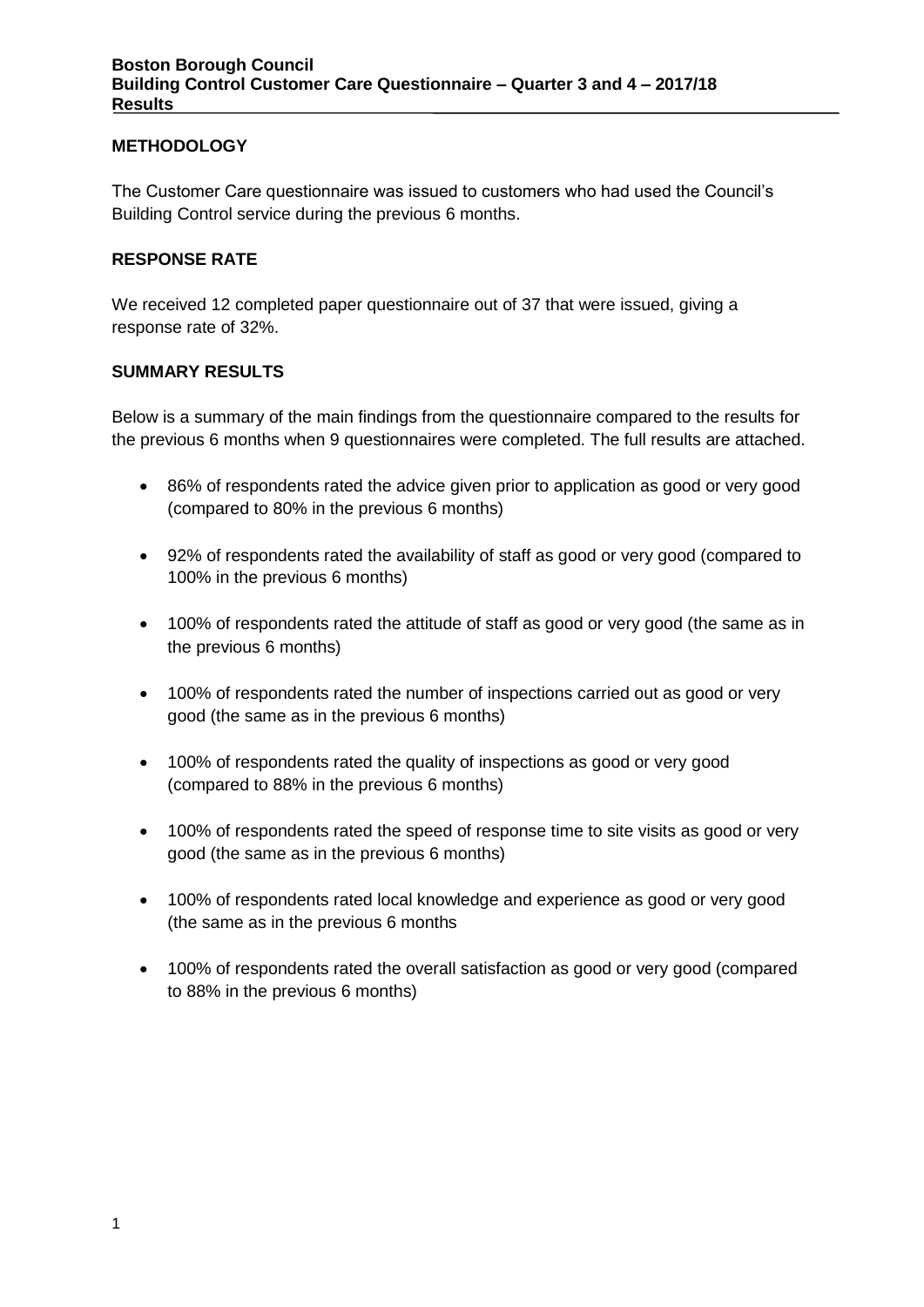# **FULL RESULTS**

The following is the analysis of the 12 completed questionnaires.



## **Q1. What aspects of the Building Control Service have you come into contact with?**

## **Q2a. Did you use an architect/designer for your scheme?**

75% of respondents answered yes to this question.

## **Q2b. Did you engage a builder to carry out the work?**

100% of respondents answered yes to this question.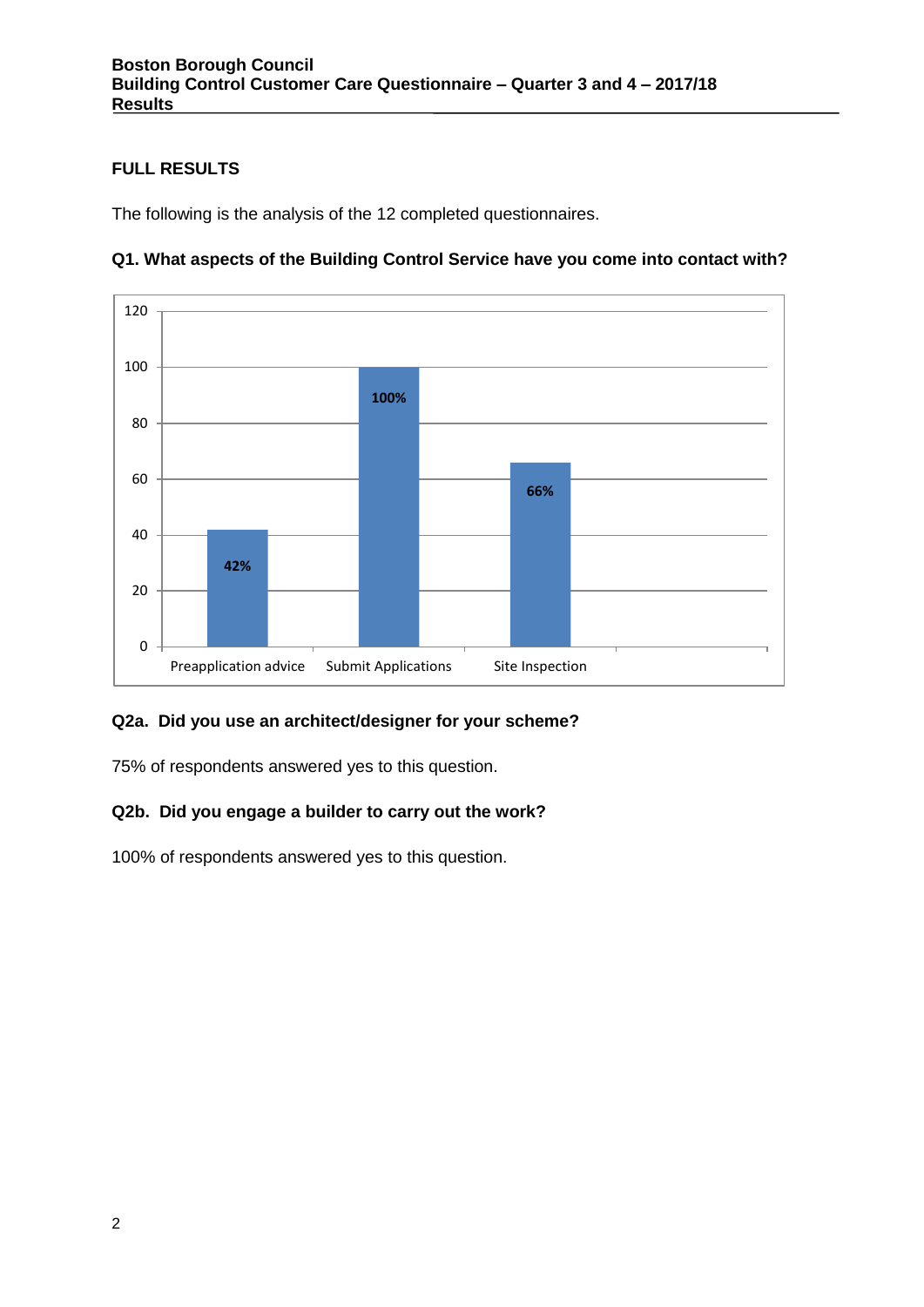

#### **Q3. How would you rate the following aspects of the service?**

|                                          | <b>Very</b><br>good | Good | <b>Satisfactory</b> | Poor  | <b>Very</b><br>Poor |
|------------------------------------------|---------------------|------|---------------------|-------|---------------------|
| Advice given prior to application        | 29%                 | 57%  | $0\%$               | 14%   | $0\%$               |
| Attitude of staff                        | 83%                 | 17%  | $0\%$               | $0\%$ | $0\%$               |
| Availability of staff                    | 75%                 | 17%  | 8%                  | 0%    | $0\%$               |
| Ease of contacting officers              | 83%                 | 17%  | 8%                  | $0\%$ | 0%                  |
| Local knowledge and experience           | 55%                 | 45%  | 0%                  | 0%    | $0\%$               |
| No of inspections carried out            | 64%                 | 36%  | 0%                  | 0%    | 0%                  |
| Overall satisfaction                     | 92%                 | 8%   | 0%                  | 0%    | 0%                  |
| Quality of site inspections              | 58%                 | 42%  | $0\%$               | $0\%$ | 0%                  |
| Speed of response time to site<br>visits | 67%                 | 33%  | 0%                  | 0%    | $0\%$               |